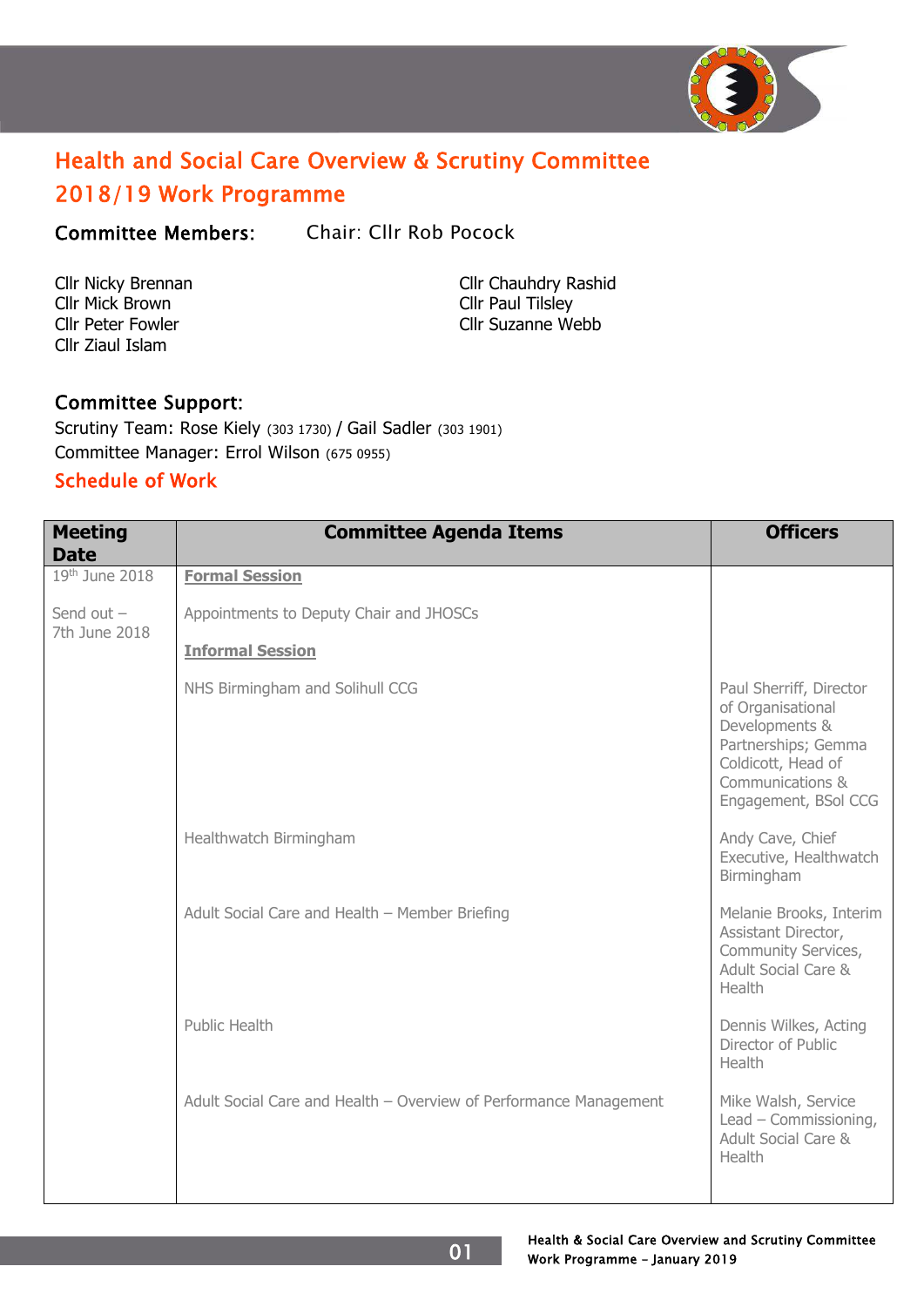

| 19th June 2018<br>Send out $-$<br>7th June 2018                      | Live healthy, Live happy - Strategy Overview - Birmingham and Solihull<br><b>STP</b>          | Rachel O'Connor,<br>Director of Planning<br>and Performance, BSol<br><b>CCG</b>                 |
|----------------------------------------------------------------------|-----------------------------------------------------------------------------------------------|-------------------------------------------------------------------------------------------------|
| 17th July 2018<br>Send out $-$                                       | Early Years Update re Childhood Obesity                                                       | Dennis Wilkes,<br>Assistant Director,<br>Public Health                                          |
| 5 <sup>th</sup> July 2018                                            | Younger Adults Day Service Consolidation - Lessons Learnt                                     | Melanie Brooks, Interim<br>Assistant Director,<br>Social Care & Health                          |
|                                                                      | Adult Social Care Performance Monitoring                                                      | Mike Walsh, Head of<br>Service - Service Lead<br>- Commissioning, Adult<br>Social Care & Health |
| $16th$ August<br>2018<br>Send out $-$<br>8 <sup>th</sup> August 2018 | Request for Call In: Younger Adults Day Care Consolidation - Adults Social<br>Care and Health | <b>Councillor Paulette</b><br>Hamilton; Professor<br>Graeme Betts; Melanie<br>Brooks.           |
| 18 <sup>th</sup> September<br>2018                                   | Tracking of 'The Impact of Poor Air Quality on Health' Inquiry                                | David Harris,<br><b>Transportation Policy</b><br>Manager                                        |
| Send out $-$<br>6 <sup>th</sup> September<br>2018                    | Tracking of the 'Living Life to the full with Dementia' Inquiry                               | Zoeta Manning, Senior<br>Integration Manager -<br>Frailty, BSol CCG                             |
|                                                                      | Healthwatch Birmingham Update                                                                 | Andy Cave, Chief<br>Executive, Healthwatch<br>Birmingham                                        |
| 16 <sup>th</sup> October<br>2018<br>Send out $-$                     | Forward Thinking Birmingham Update                                                            | Elaine Kirwan,<br>Associate Director of<br>Nursing; Marie Crofts,<br>Mental Health Director.    |
| 4 <sup>th</sup> October 2018                                         | The Outcome of the STP Engagement Programme                                                   | Rachel O'Connor,<br>Director of Planning &<br>Performance, BSol CCG                             |
|                                                                      | Is the STP arrangement working for West Birmingham?                                           | Paul Jennings, Chief<br>Executive, BSol CCG                                                     |
|                                                                      | STP - Public Health                                                                           | Becky Pollard, Interim<br>Director of Public<br>Health                                          |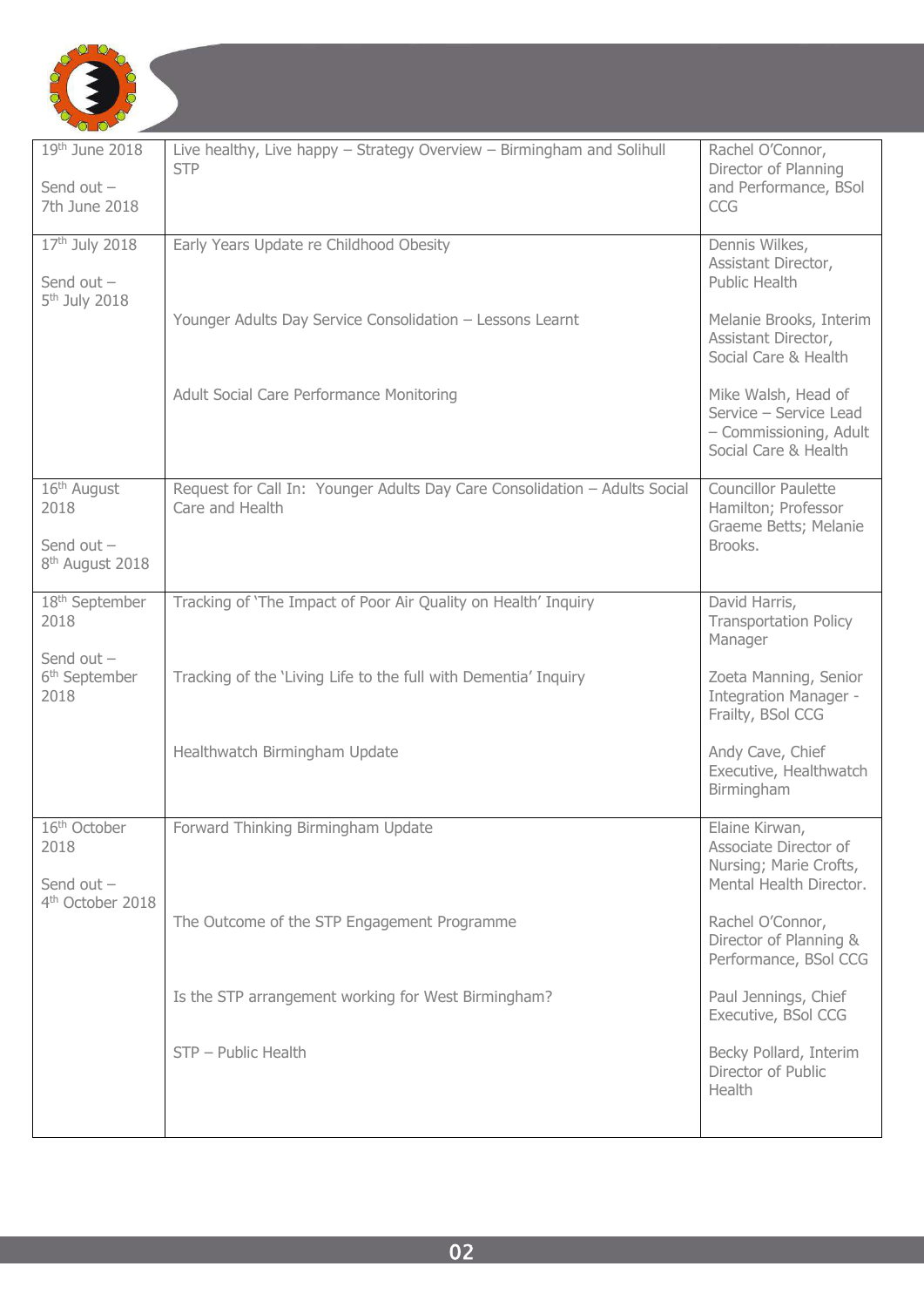

| 20 <sup>th</sup> November<br>2018<br>Send out $-$<br>8 <sup>th</sup> November<br>2018 | Cabinet Member for Health and Social Care Update Report<br>including<br>Birmingham Public Health Priorities<br>$\bullet$ | <b>Councillor Paulette</b><br>Hamilton; Suman<br>McCartney, Cabinet<br>Support Officer and<br>Becky Pollard, Interim<br>Director of Public<br>Health |
|---------------------------------------------------------------------------------------|--------------------------------------------------------------------------------------------------------------------------|------------------------------------------------------------------------------------------------------------------------------------------------------|
|                                                                                       | Birmingham Substance Misuse Recovery System (CGL)                                                                        | Max Vaughan, Head of<br>Service, Universal and<br>Prevention $-$<br>Commissioning                                                                    |
|                                                                                       | Birmingham Safeguarding Adults Board Report                                                                              | Cherry Dale,<br>Independent Chair of<br>the Birmingham<br>Safeguarding Adults<br><b>Board</b>                                                        |
|                                                                                       | Update on Day Opportunities Strategy                                                                                     | Melanie Brooks, Interim<br>Assistant Director,<br><b>Community Services</b>                                                                          |
|                                                                                       | Adult Social Care Performance Monitoring                                                                                 | Mike Walsh, Service<br>Lead - Commissioning,<br>Adult Social Care &<br>Health                                                                        |
| 18 <sup>th</sup> December<br>2018<br>Send out $-$<br>6 <sup>th</sup> December<br>2018 | Budget Consultation 2019+<br>Financial breakdown of Public Health spend against priorities                               | Cabinet Member for<br>Health & Social Care;<br>Becky Pollard, Interim<br>Director of Public<br>Health                                                |
|                                                                                       | Birmingham Safeguarding Adults Board Annual Report                                                                       | Cherry Dale,<br>Independent Chair of<br>the Birmingham<br>Safeguarding Adults<br>Board.                                                              |
|                                                                                       | The New Social Work Model in Birmingham                                                                                  | Pauline Mugridge,<br>Interim Assistant<br>Director, Community<br>Services; Fiona Mould,<br>Principal Social Worker                                   |
|                                                                                       | Update on Day Opportunities Strategy                                                                                     | Melanie Brooks, Interim<br>Assistant Director,<br><b>Community Services</b>                                                                          |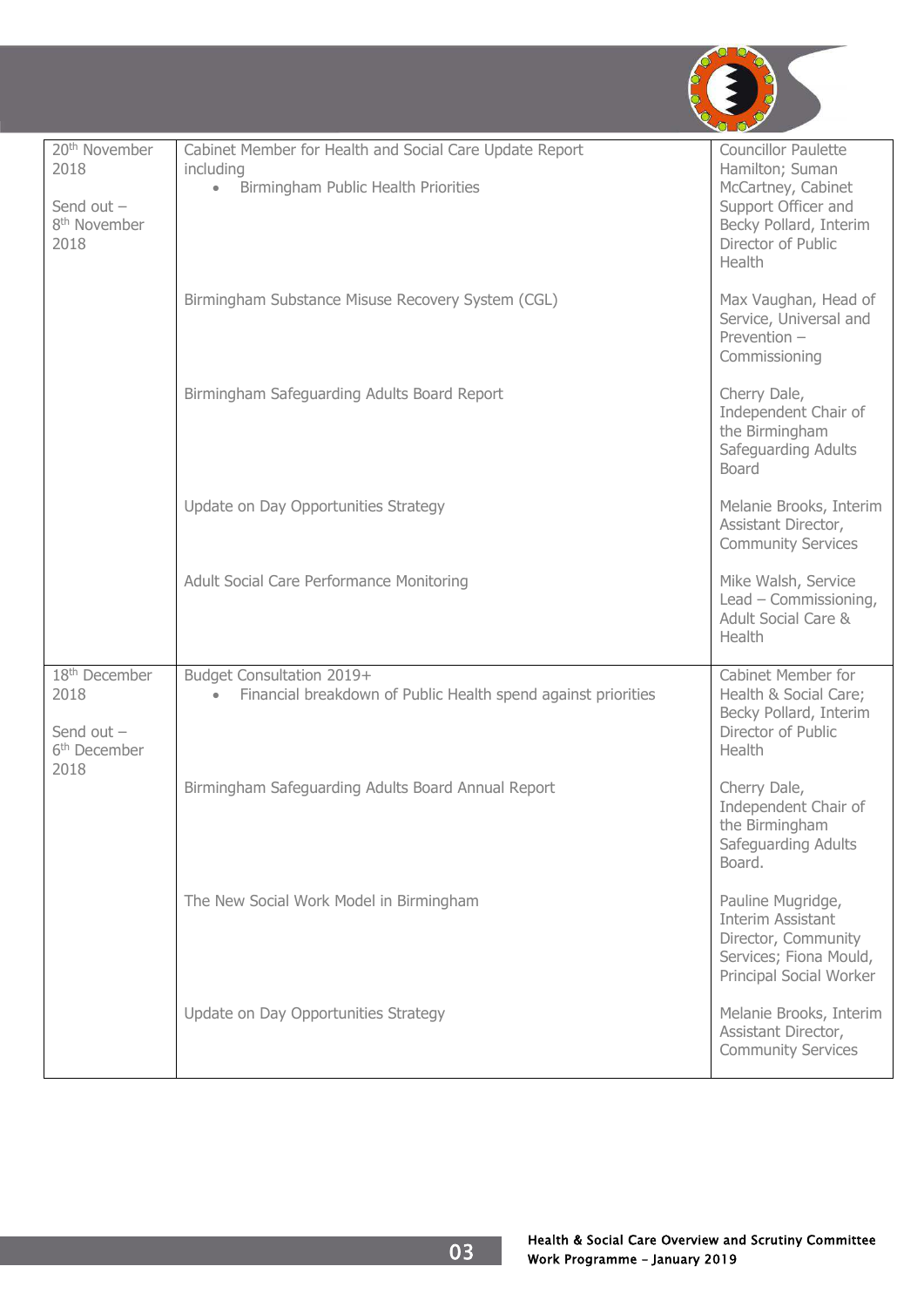

| 22 <sup>nd</sup> January<br>2019<br>Send out $-$<br>10 <sup>th</sup> January<br>2019 | Homelessness Prevention: Social Care and Health Response                                                                    | Kalvinder Kohli, Head of<br>Service, Adult Social<br>Care Commissioning;<br>Carol Herity, Interim<br>Locality Director, NHS<br><b>BSol CCG.</b> |
|--------------------------------------------------------------------------------------|-----------------------------------------------------------------------------------------------------------------------------|-------------------------------------------------------------------------------------------------------------------------------------------------|
|                                                                                      | Tracking of the 'Homeless Health' Inquiry                                                                                   | Kalvinder Kohli, Head of<br>Service, Adult Social<br><b>Care Commissioning</b>                                                                  |
|                                                                                      | Direct Payments in Birmingham: Maximising choice, control and flexibility<br>in the use of Direct Payments                  | Andy Cave, Chief<br>Executive; Dr Chipiliro<br>Kalebe-Nyamongo,<br>Policy Officer,<br>Healthwatch<br>Birmingham                                 |
| 19th February<br>2019                                                                | Birmingham Sexual Health Services - Umbrella (UHB)                                                                          | Max Vaughan, Head of<br>Service, Universal and<br>Prevention                                                                                    |
| Send out $-$<br>7 <sup>th</sup> February<br>2019                                     | Draft Suicide Prevention Action Plan<br>Draft Revised Role of the Health and Wellbeing Board                                | Becky Pollard, Interim<br>Director of Public<br>Health                                                                                          |
|                                                                                      | Birmingham City Health and Wellbeing Board, Healthwatch Birmingham<br>and Health Scrutiny - Draft Ways of Working Agreement | Councillor Rob Pocock,<br>Chair, HOSC                                                                                                           |
|                                                                                      | Adult Social Care Survey 17/18 Results                                                                                      | Mike Walsh, Service                                                                                                                             |
|                                                                                      | Local Performance Account 17/18                                                                                             | Lead - Commissioning,<br><b>Adult Social Care &amp;</b><br>Health                                                                               |
|                                                                                      | CQC Local System Review Action Plan                                                                                         |                                                                                                                                                 |
|                                                                                      | Adult Social Care Performance Scorecard Monitoring                                                                          |                                                                                                                                                 |
| 19th March 2019<br>Send out -<br>7 <sup>th</sup> March 2019                          | <b>STP Outcomes Framework</b>                                                                                               | Rachel O'Connor,<br>Director of Planning &<br>Delivery, Bsol CCG                                                                                |
|                                                                                      | STP - West Birmingham Update                                                                                                | Paul Jennings, Chief<br>Executive, BSol CCG;<br>Paul Sherriff, Director<br>of Organisational<br>Developments &<br>Partnerships                  |
|                                                                                      | Healthwatch: Hospital Waiting Room Investigation                                                                            | Andy Cave, Chief<br>Executive, Healthwatch                                                                                                      |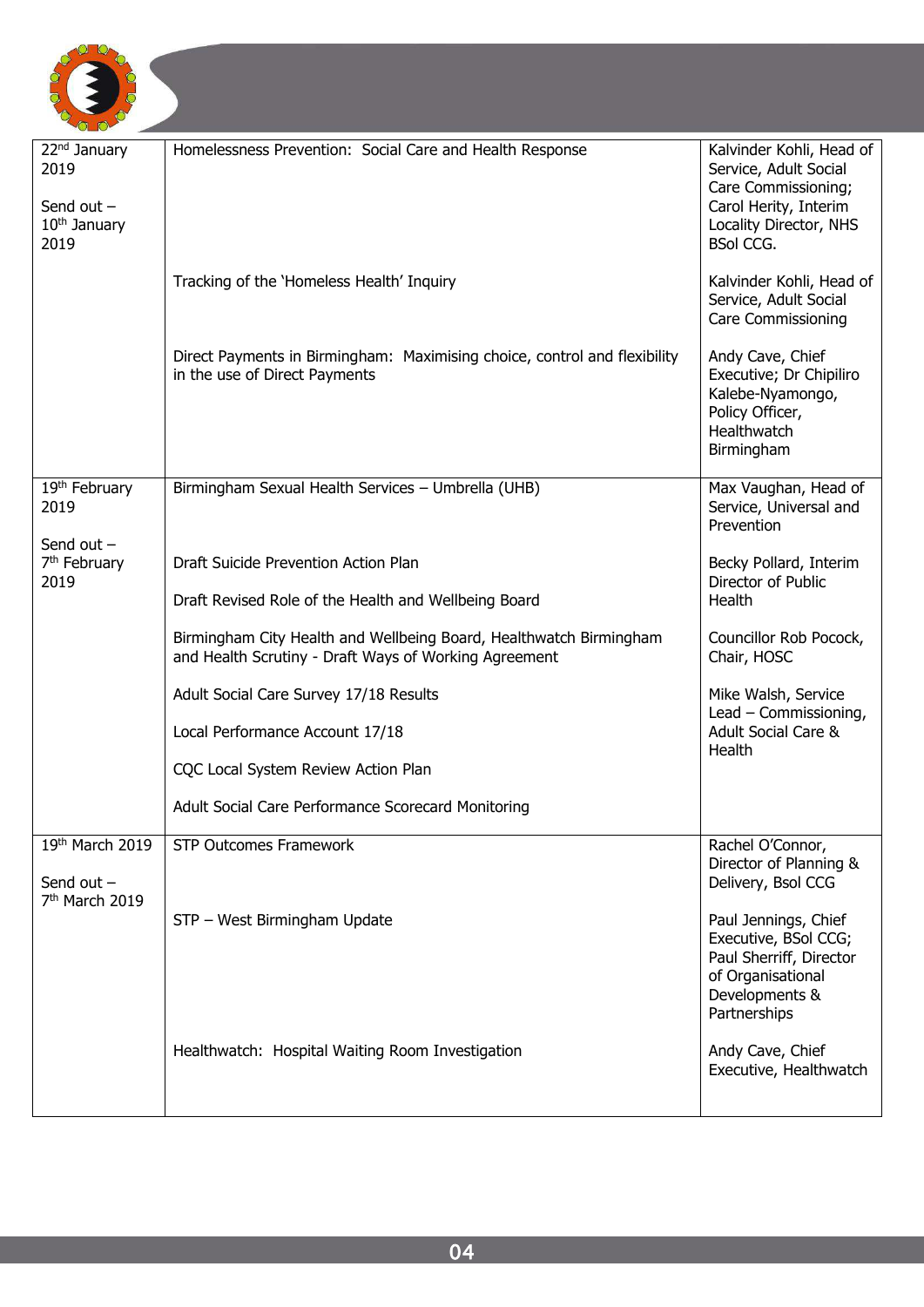

| 19th March 2019<br>Send out $-$<br>7 <sup>th</sup> March 2019 | Day Opportunities Consultation Strategy                                                                                        | Linda Harper, Interim<br>Assistant Director,<br><b>Community Services</b>                                                                                                                           |
|---------------------------------------------------------------|--------------------------------------------------------------------------------------------------------------------------------|-----------------------------------------------------------------------------------------------------------------------------------------------------------------------------------------------------|
|                                                               | Evaluation of the HENRY and STARTWELL programmes                                                                               | Dennis Wilkes,<br>Assistant Director of<br><b>Public Health</b>                                                                                                                                     |
| 16th April 2019<br>Send out $-$<br>4th April 2019             | West Midlands Ambulance Service University NHS Foundation Trust<br><b>General Overview</b><br><b>Winter 18/19</b><br>$\bullet$ | Mark Docherty, Director<br>of Clinical<br>Commissioning and<br>Strategic Development/<br>Executive Nurse;<br>Nathan Hudson,<br><b>Emergency Services</b><br><b>Operations Delivery</b><br>Director. |
|                                                               | Tracking of the 'Living Life to the Full with Dementia' Inquiry                                                                | Zoeta Manning, Senior<br>Integration Manager -<br>Frailty, BSol CCG                                                                                                                                 |
|                                                               | Tracking of 'The Impact of Poor Air Quality on Health' Inquiry                                                                 | Mark Wolstencroft,<br>Operations Manager,<br>Environmental<br>Protection                                                                                                                            |
| 14th May 2019<br>Send out $-$<br>2 <sup>nd</sup> May 2019     | Forward Thinking Birmingham                                                                                                    | Elaine Kirwan,<br>Associate Director of<br><b>Nursing</b>                                                                                                                                           |
|                                                               | Mental Health - CCG Commissioning Strategy                                                                                     | Jo Carney, Associate<br>Director of Joint<br>Commissioning, BSol<br><b>CCG</b>                                                                                                                      |
|                                                               | Adult Social Care Performance Monitoring                                                                                       | Mike Walsh, Service<br>Lead - Commissioning,<br><b>Adult Social Care &amp;</b><br>Health                                                                                                            |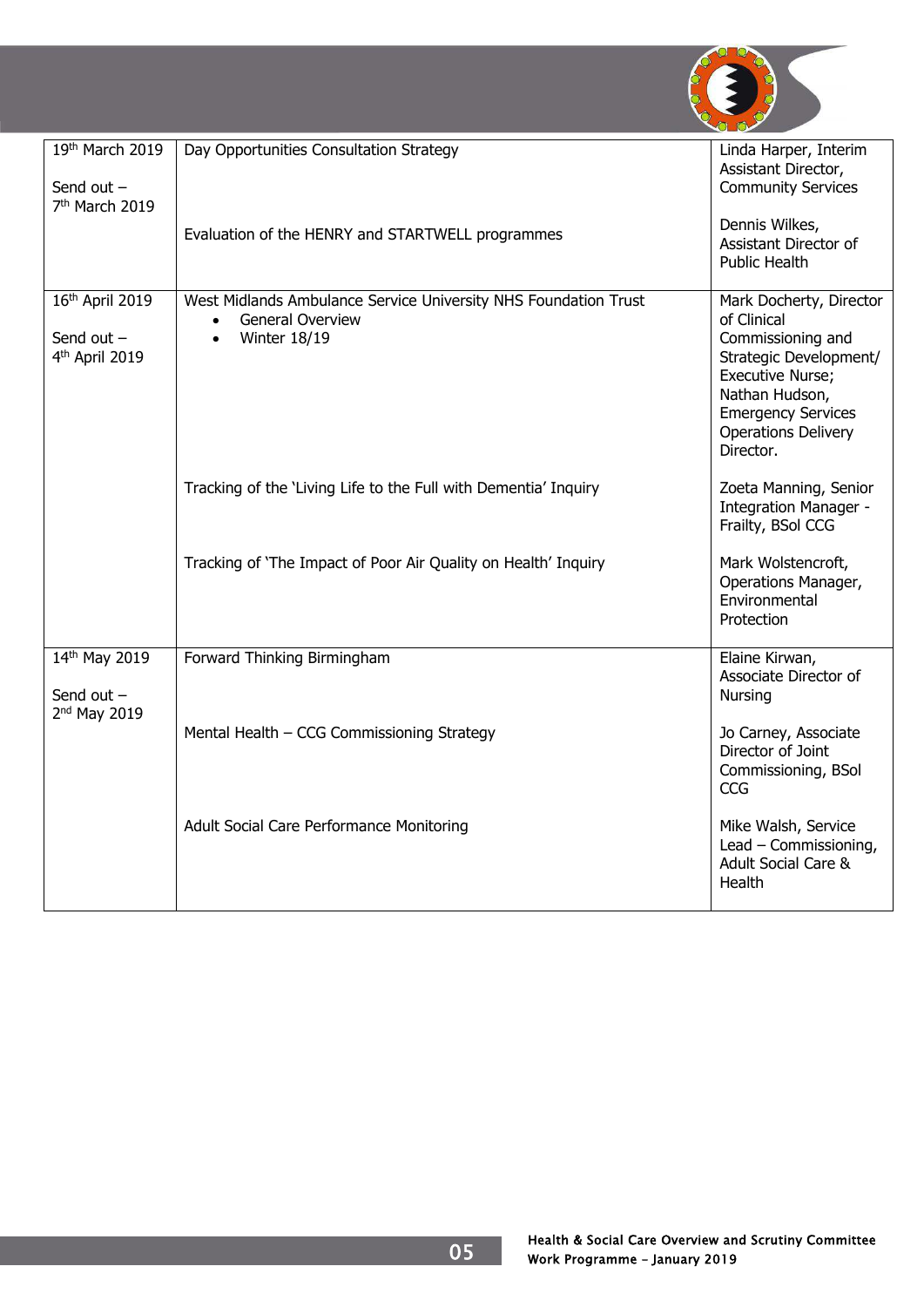

#### **Items to be scheduled in Work Programme**

- Adult Social Care Commissioning Strategy (Graeme Betts)
- Enablement Service Review (Graeme Betts)
- Ageing Well Programme (Graeme Betts)
- Shared Lives Service Re-design (Graeme Betts)
- Neighbourhood Networks Programme (Graeme Betts)
- Local Authority Social Services and National Health Service Complaints Annual Report for 2017/18 (Fran Zain)
- Paediatric Surgery at the Royal Orthopaedic Hospital (Kieren Caldwell, NHS England)
- Birmingham Public Health Priorities Green Paper (Becky Pollard/Elizabeth Griffiths) (Early 2019)
- Tracking of the Suicide Prevention Action Plan.
- GP Practice Delivery (Late 2019)
	- o Partnerships (e.g. Modality)
		- o Universal Patient Officer (Karen Helliwell)
- STP Strategy Post Engagement Report (Rachel O'Connor)
- Quality of Mental Health Services provided by General Practice (Andy Cave, Healthwatch)
- Update on the New Social Work Model in Birmingham (Pauline Mugridge) (Early new municipal year)
- Birmingham Community Healthcare NHS Foundation Trust Quality Account 2018/19 (Carol Herbert)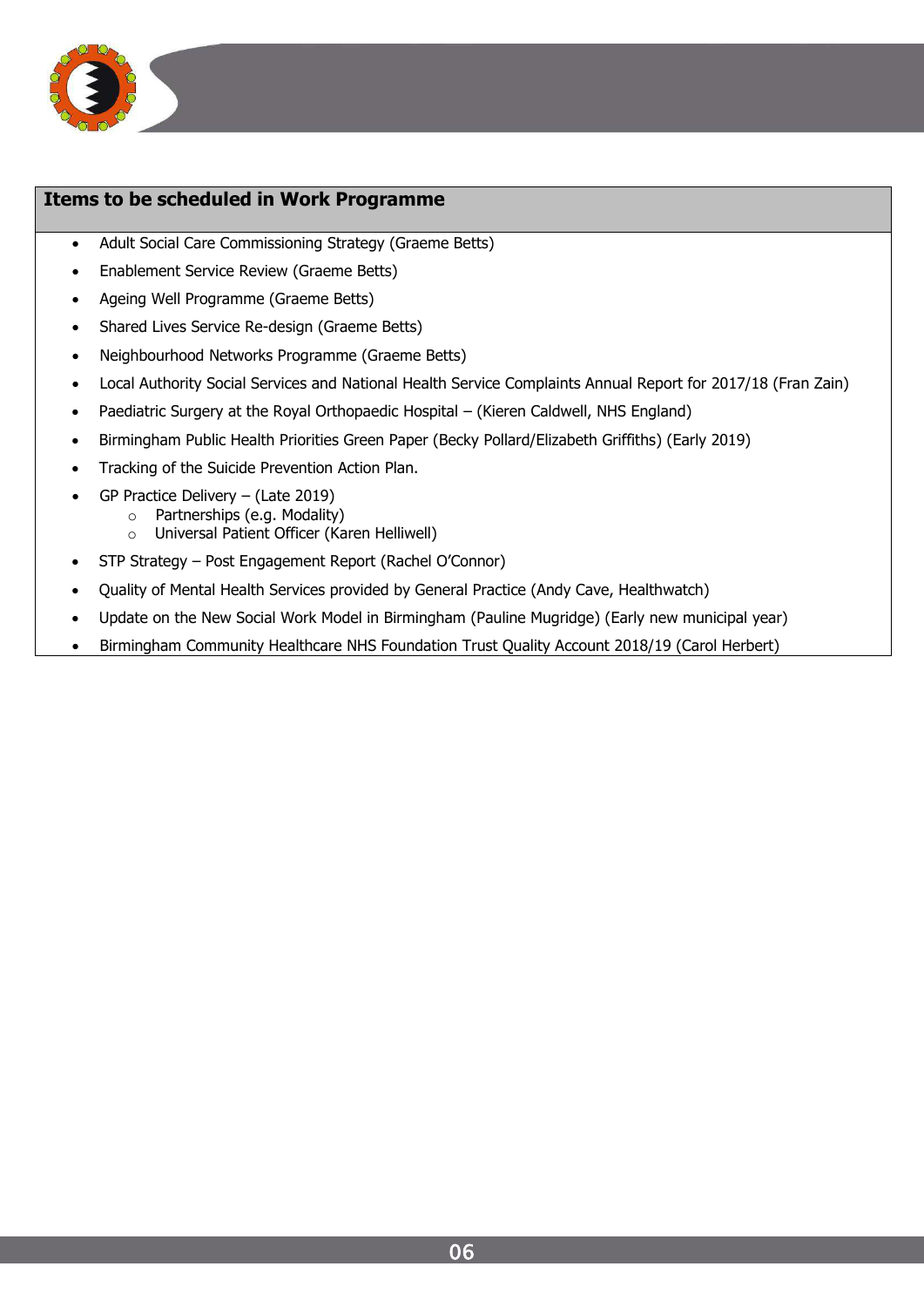

| <b>Joint Birmingham &amp; Sandwell Health Scrutiny Committee Work</b> |                                                                                                                                  |                                                                                                                                                                                                                                                                                                          |
|-----------------------------------------------------------------------|----------------------------------------------------------------------------------------------------------------------------------|----------------------------------------------------------------------------------------------------------------------------------------------------------------------------------------------------------------------------------------------------------------------------------------------------------|
| <b>Members</b>                                                        | Cllrs Rob Pocock, Mick Brown, Chauhdry Rashid, Paul Tilsley and Suzanne Webb                                                     |                                                                                                                                                                                                                                                                                                          |
| <b>Meeting Date</b>                                                   | <b>Key Topics</b>                                                                                                                | <b>Contacts</b>                                                                                                                                                                                                                                                                                          |
| $1st$ August 2018 @<br>$2.00pm$ in                                    | <b>Terms of Reference</b><br>$\bullet$                                                                                           |                                                                                                                                                                                                                                                                                                          |
| Birmingham                                                            | Sandwell and West Birmingham Solid Tumour Oncology and Specialised<br>$\bullet$<br>Gynaecology Cancer Surgery Services Update    | Catherine O'Connell,<br>Director of<br>Specialised<br>Commissioning,<br>Midlands and East;<br>Scott Hancock,<br>Project Lead, Head<br>of Operational<br>Performance and<br><b>Business</b><br>Management<br>Support, UHB; Toby<br>Lewis, Chief<br>Executive, Sandwell<br>& West Birmingham<br>NHS Trust. |
|                                                                       | Update on the Midland Metropolitan Hospital<br>$\bullet$                                                                         | Toby Lewis, Chief<br>Executive, Sandwell<br>& West Birmingham<br>NHS Trust.                                                                                                                                                                                                                              |
|                                                                       | Outcome of Consultation into Proposed Changes to 2 GP Practices in<br>$\bullet$<br>Sandwell and 1 GP Practice in West Birmingham | Sharon Liggins, Chief<br>Officer for Strategic<br>Commissioning and<br>Redesign                                                                                                                                                                                                                          |
|                                                                       | Update on Same Day Access<br>$\bullet$                                                                                           | Sharon Liggins, Chief<br>Officer for Strategic<br>Commissioning and<br>Redesign                                                                                                                                                                                                                          |
| 18 October 2018<br>Sandwell                                           | Sandwell and West Birmingham Solid Tumour Oncology and Specialised<br>$\bullet$<br>Gynaecology Cancer Surgery Services Update    | Catherine O'Connell,<br>Director of<br>Specialised<br>Commissioning,<br>Midlands and East;<br>Scott Hancock,<br>Project Lead, Head<br>of Operational<br>Performance and<br><b>Business</b><br>Management<br>Support, UHB; Toby<br>Lewis, Chief<br>Executive, Sandwell<br>& West Birmingham<br>NHS Trust. |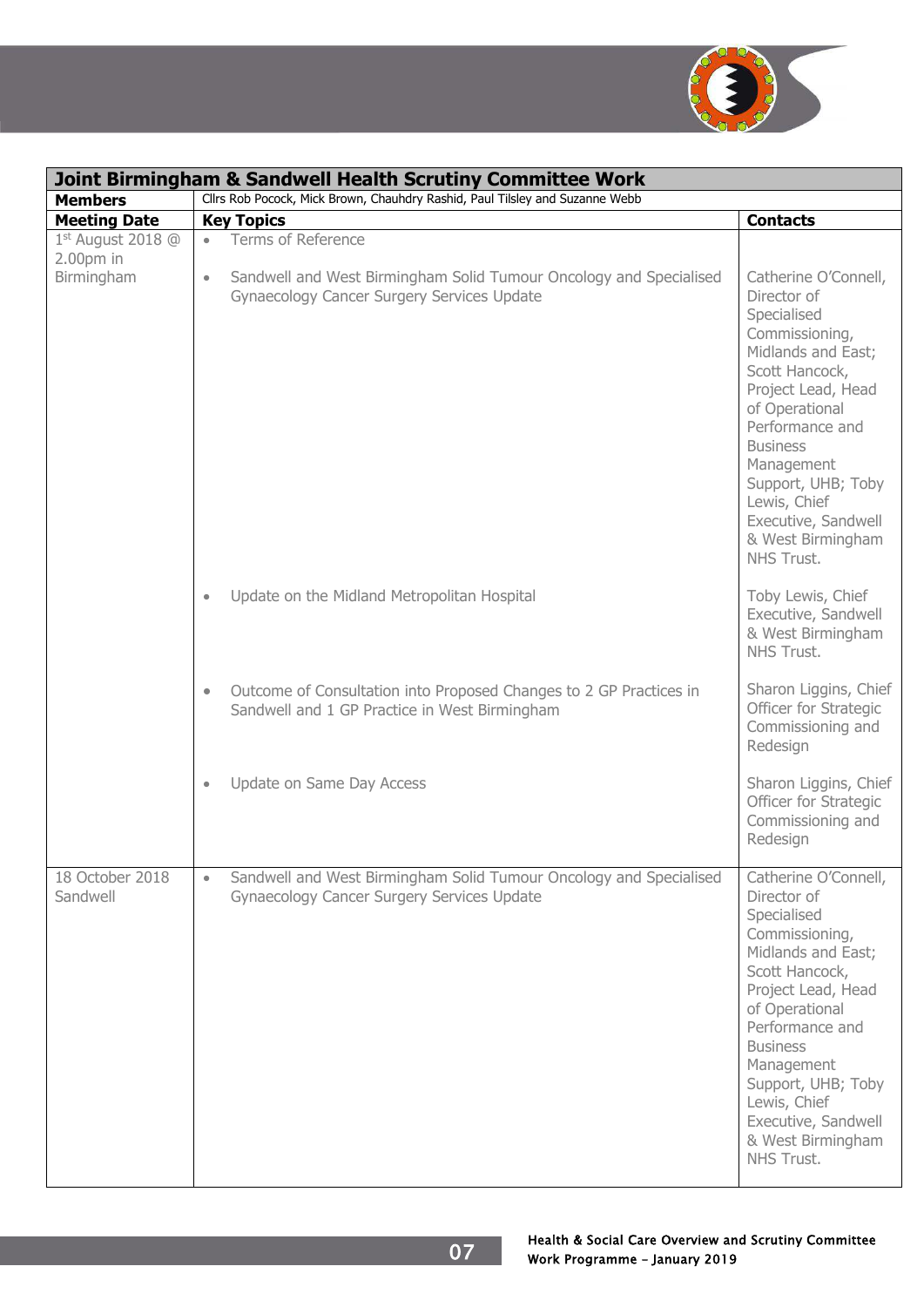

| 18 October 2018                             | Update on the Midland Metropolitan Hospital                                                                                                                                                                         | Toby Lewis, Chief<br>Executive, Sandwell<br>& West Birmingham<br><b>NHS Trust</b>                                                                                                                                                                                                                        |
|---------------------------------------------|---------------------------------------------------------------------------------------------------------------------------------------------------------------------------------------------------------------------|----------------------------------------------------------------------------------------------------------------------------------------------------------------------------------------------------------------------------------------------------------------------------------------------------------|
|                                             | Reconfiguration of services pending (the delayed) MMH<br>$\bullet$                                                                                                                                                  |                                                                                                                                                                                                                                                                                                          |
| 24 January 2019<br>Birmingham at<br>2.00pm. | Proposed service model for the delivery of a gynae-oncology service for<br>$\bullet$<br>Sandwell and West Birmingham                                                                                                | Catherine O'Connell,<br>Director of<br>Specialised<br>Commissioning,<br>Midlands and East;<br>Scott Hancock,<br>Project Lead, Head<br>of Operational<br>Performance and<br><b>Business</b><br>Management<br>Support, UHB; Toby<br>Lewis, Chief<br>Executive, Sandwell<br>& West Birmingham<br>NHS Trust. |
|                                             | Further update on the Midland Metropolitan Hospital<br>Written report on future service configurations upon opening of<br>$\circ$<br>the new hospital and any interim reconfigurations as a result of<br>the delay. | Toby Lewis, Chief<br>Executive, Sandwell<br>& West Birmingham<br><b>NHS Trust</b>                                                                                                                                                                                                                        |
|                                             | Progress Report on Measures to Reduce A & E Waiting Times at<br>Sandwell and West Birmingham Hospitals                                                                                                              | Toby Lewis, Chief<br>Executive, Sandwell<br>& West Birmingham<br><b>NHS Trust</b>                                                                                                                                                                                                                        |
| 11 April 2019<br>Sandwell                   |                                                                                                                                                                                                                     |                                                                                                                                                                                                                                                                                                          |
| <b>TO BE</b><br><b>SCHEDULED</b>            | Changes in Primary Care                                                                                                                                                                                             | Jayne Salter-Scott,<br>Head of Engagement<br>and<br>Communications,<br>SWB CCG                                                                                                                                                                                                                           |
|                                             | Communication and Information to Patients regarding Changes in<br><b>Primary Care</b>                                                                                                                               |                                                                                                                                                                                                                                                                                                          |
|                                             | Outcome of Consultation into Improving Access to Local Healthcare<br><b>Services</b>                                                                                                                                | Sharon Liggins, Chief<br>Officer for Strategic<br>Commissioning and<br>Redesign, SWB CCG                                                                                                                                                                                                                 |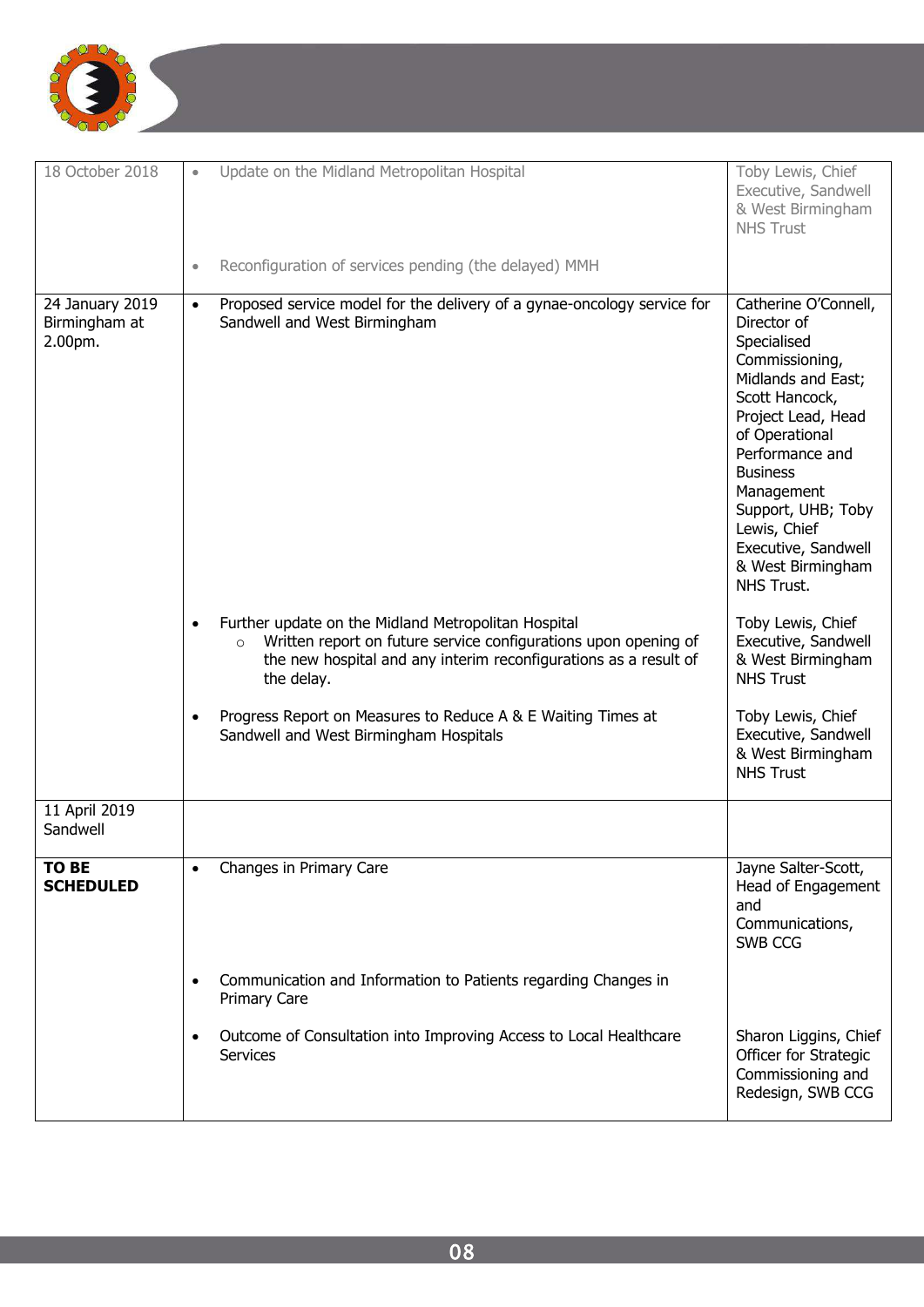

|                                                             | <b>Joint Birmingham &amp; Solihull Health Scrutiny Committee Work</b>                                                                                                                                                    |                                                                                                                                                                                                                                             |  |
|-------------------------------------------------------------|--------------------------------------------------------------------------------------------------------------------------------------------------------------------------------------------------------------------------|---------------------------------------------------------------------------------------------------------------------------------------------------------------------------------------------------------------------------------------------|--|
| <b>Members</b>                                              | Cllrs Rob Pocock, Nicky Brennan, Mick Brown, Peter Fowler, Ziaul Islam, Chauhdry Rashid and Suzanne Webb                                                                                                                 |                                                                                                                                                                                                                                             |  |
| <b>Meeting Date</b>                                         | <b>Key Topics</b>                                                                                                                                                                                                        | <b>Contacts</b>                                                                                                                                                                                                                             |  |
| 18 July 2018 at<br>5.00pm<br>Birmingham                     | BSol CCG - Urgent Treatment Centres in Birmingham and Solihull<br>BSol CCG – Quality, Innovation, Productivity and Prevention (QIPP)<br>$\bullet$<br>Programme                                                           | Paul Jennings, CEO,<br><b>BSol CCG</b><br>Phil Johns, Chief<br>Finance Officer                                                                                                                                                              |  |
|                                                             |                                                                                                                                                                                                                          |                                                                                                                                                                                                                                             |  |
| 29 <sup>th</sup> November at<br>6.00pm<br>Solihull          | Treatment Policies Clinical Development Group Progress Report<br>$\bullet$                                                                                                                                               | Rhona Woosey,<br>Network &<br>Commissioning<br>Manager; Ben Panton,<br><b>Transformation Project</b><br>Manager,<br>Transformation &<br>Innovation - Arden &<br>GEM CSU; Cherry<br>Shaw, Senior<br>Communications Lead,<br>Arden & GEM CSU. |  |
|                                                             | BSol CCG - Financial Plan 2018/19 Update - Latest figures<br>$\bullet$                                                                                                                                                   | Phil Johns, Chief<br>Finance Officer                                                                                                                                                                                                        |  |
|                                                             | NHS England (West Midlands) Community Dental Services Review -<br>$\bullet$<br>Update on Engagement and Consultation                                                                                                     | Howard Thompson,<br>Supplier Manager -<br>Dental NHS England -<br>West Midlands;<br>Nuala Woodman,<br>Deputy Head of<br>Commissioning<br>(dental), NHS West<br>Midlands                                                                     |  |
| 21 <sup>st</sup> February<br>2019 @ 5.00pm<br>in Birmingham | BSol CCG - Primary Care Access Transformation Programme: Urgent<br>$\bullet$<br><b>Treatment Centres</b><br>Outcome of communication and engagement activities<br>$\circ$<br>Intentions regarding procurement<br>$\circ$ | Karen Helliwell,<br>Director of<br>Integration; Helen<br>Kelly, Associate<br>Director of Integration                                                                                                                                        |  |
|                                                             | Dental Services Review Consultation - Committee Response                                                                                                                                                                 | Howard Thompson,<br>Supplier Manager -<br>Dental NHS England -<br><b>West Midlands</b>                                                                                                                                                      |  |
|                                                             | BSol CCG - Finance Update                                                                                                                                                                                                | Phil Johns, Chief<br>Finance Officer                                                                                                                                                                                                        |  |